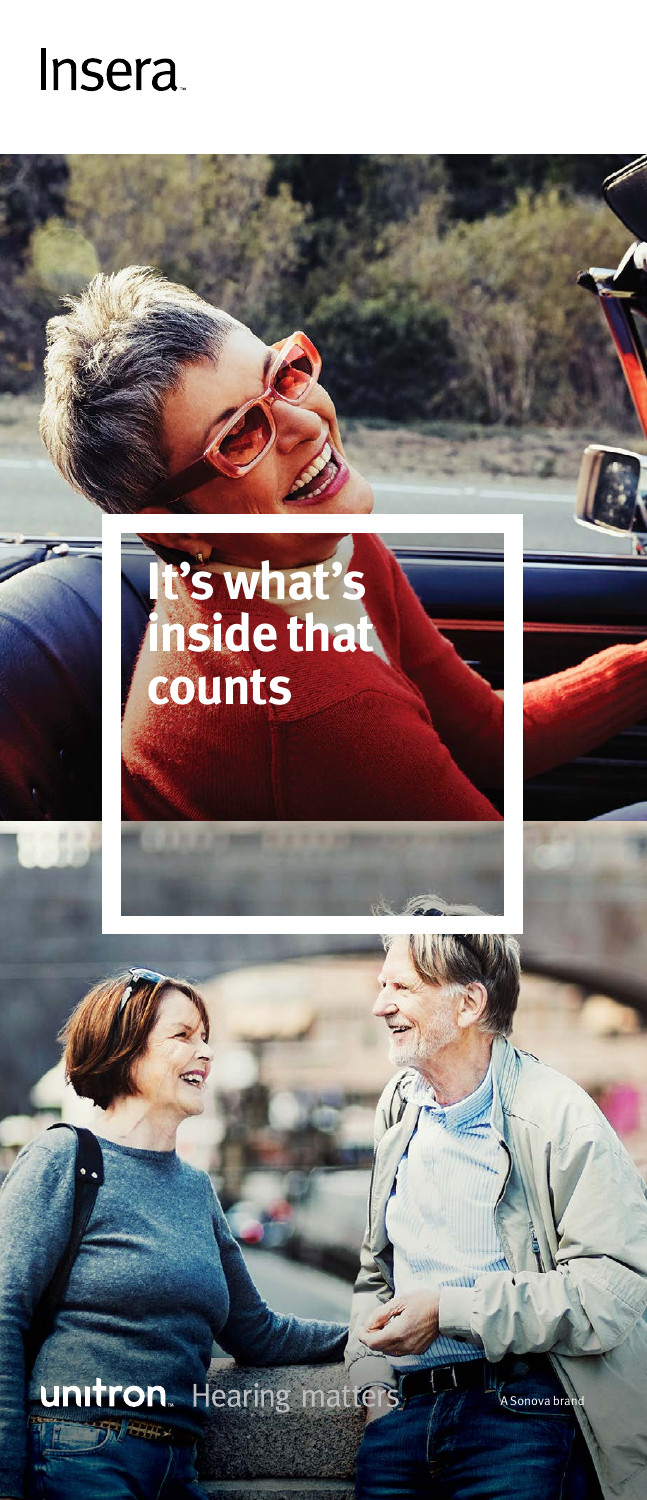# **What's inside the best conversations?**

Passion. Honesty. Laughter. Empathy. The best conversations have something special at their core. Insera™ hearing aids get you closer to the heart of the conversations you don't want to miss, in a custom fit that's tailored to you.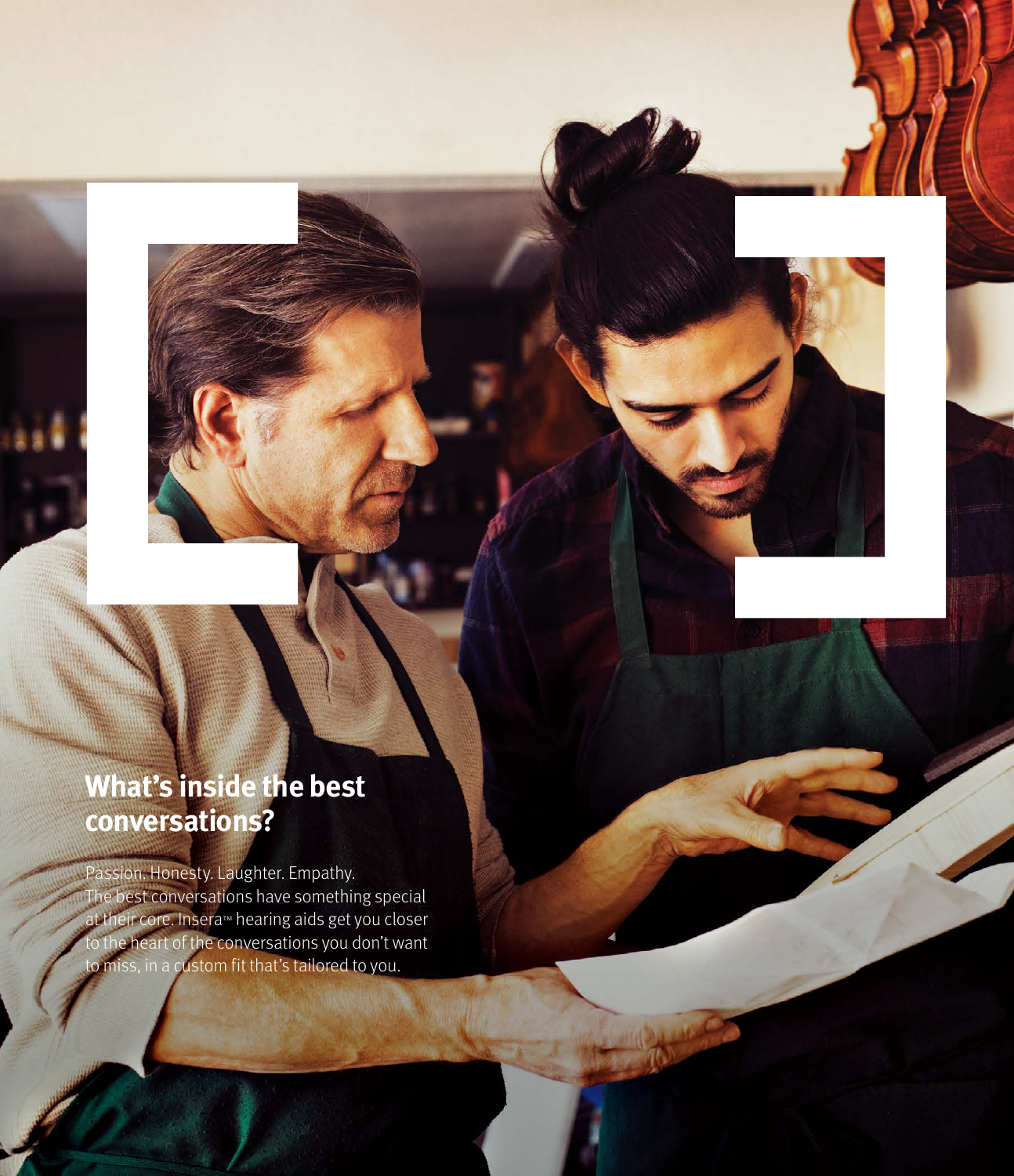

Directional full shell

> Directional mini canal



canal



Mini canal





 $IIC$ 

### **Listen even longer**

Our smallest custom hearing aids give you 20% longer life out of every battery – that's around 16 hours of extra use.\*

#### **Stay in the conversation**

No two ears are alike. Our sophisticated EarMatch™ modeling process provides the best personalised performance by compensating for your unique ear shape, so you can hear every word of your conversations.

#### **Experience realistic listening**

You'll love how realistic everything sounds. Not only will you be aware of what's happening around you, but things will sound just the way they should.

#### **Handle with ease**

In one easy step, these hearing aids go in your ear and stay out of the way.

\*On CIC and IIC products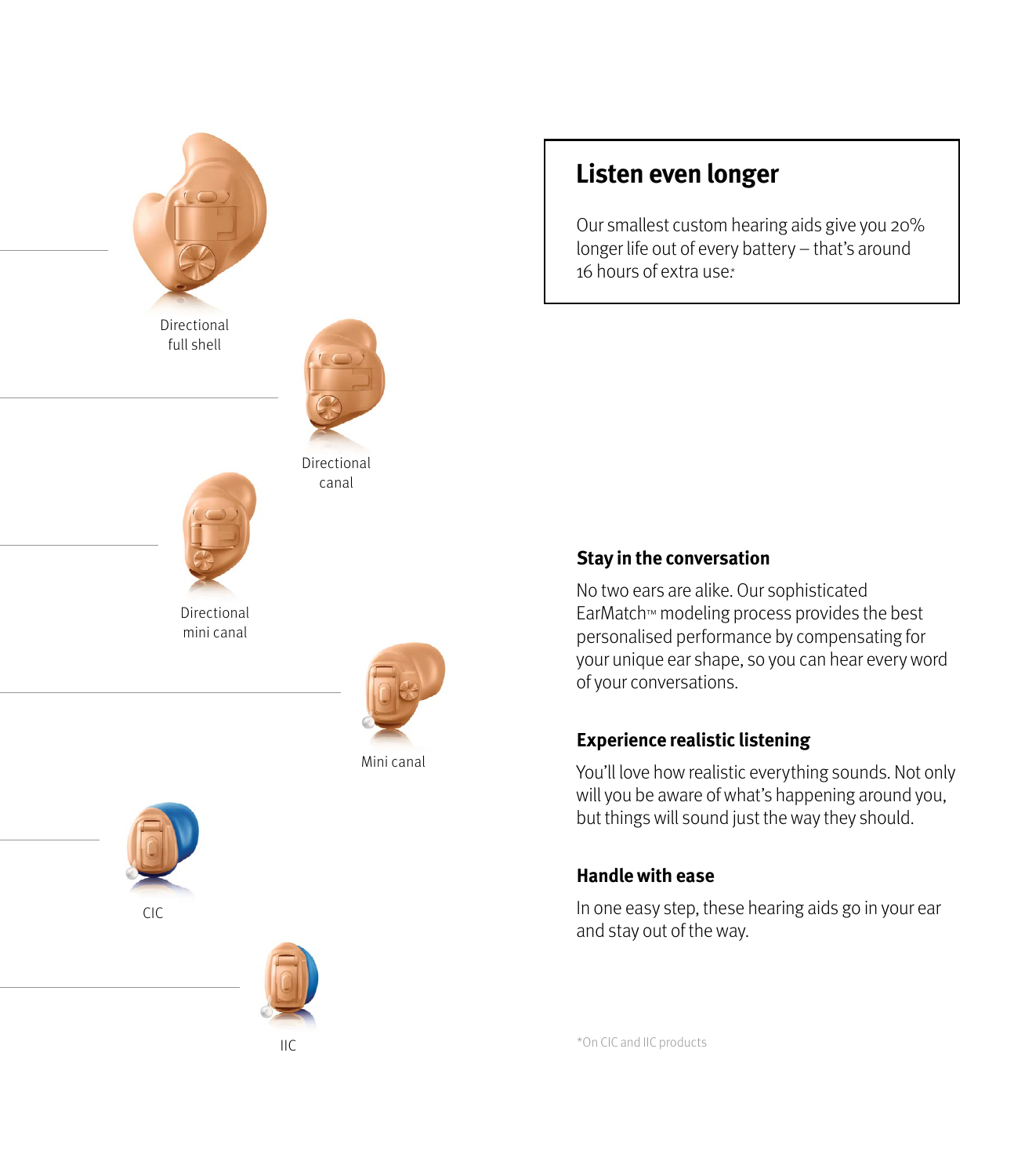### **Always here for you**

We believe a warranty is a warranty no matter where you are. With offices in 65 countries around the globe, Insera hearing aids can travel worry-free.

## **Accessories enrich your hearing**

From discreetly making volume or program adjustments, to delivering sound from your TV, ask how accessories work with your hearing aids to make listening even more satisfying.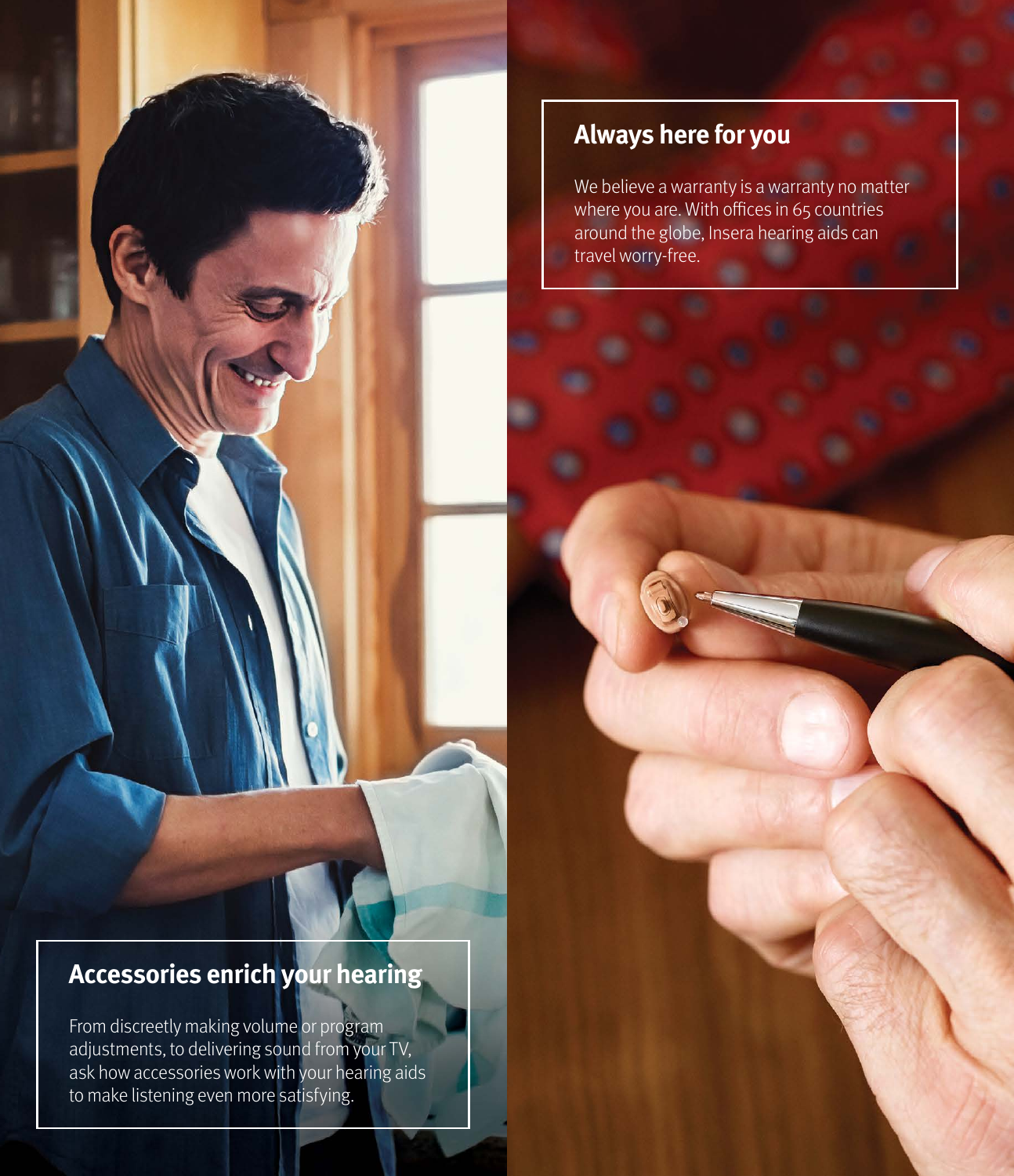# Personalised from the inside out

Insera hearing aids are customised to you in every way. They are molded to comfortably fit the contours of your ear just right. The features and technology level are matched to your unique listening lifestyle, so everything sounds fantastic to your ears. And they even come in a range of blend-in colors, so nobody will notice you're wearing them.

# Find your best technology level

The best technology level for you is the one that has the right features for your lifestyle.

**T Pro –** Pinpoints speech from all directions in the most challenging situations and provides the most realistic listening experience for all types of sound, in addition to beautiful sounding music.

**T 800 –** Emphasises speech from multiple directions when background noise is high and provides realistic listening in quieter situations, in addition to beautiful sounding music.

**T 700 –** Emphasises speech from the front when background noise is high and provides realistic sound in quieter situations.

**T 600 –** Enhances speech and provides comfortable listening.

**T 500 –** Improves hearing in quieter situations.

### **Lifestyle change? No problem.**

Ask how the technology level in your hearing aids can be upgraded at any time to suit your changing listening lifestyle.

|                              | Match your listening demands to the right solution  |                              |                                                                                |                              |                  |              |                                                                         |                                                                                                                                                                                         |
|------------------------------|-----------------------------------------------------|------------------------------|--------------------------------------------------------------------------------|------------------------------|------------------|--------------|-------------------------------------------------------------------------|-----------------------------------------------------------------------------------------------------------------------------------------------------------------------------------------|
|                              | Conversation<br>in a crowd                          | <b>Conversation in noise</b> | Conversation in a<br>small group                                               | <b>Conversation in quiet</b> | Quiet            | <b>Noise</b> | <b>Music</b>                                                            | <b>Performance features</b>                                                                                                                                                             |
| <b>Situation</b><br>examples | $f\hspace{-1.5pt}P\hspace{-1.5pt}P\hspace{-1.5pt}P$ | <b>iji</b><br>$\ddot{=}$     | 锑<br>$\begin{array}{c}\n\bullet \\ \bullet \\ \bullet \\ \bullet\n\end{array}$ | fý<br>∙                      | $\clubsuit$<br>₩ | ≜<br>W4\     | $\mathbf{F}_{\mathbf{S}}$<br>$\begin{bmatrix} \mathbf{H} \end{bmatrix}$ | Effectiveness of performance features in each listening environment<br>is rated on a scale of $1$ to $5$ stars ( $1$ =lowest; $5$ =highest).                                            |
| T Pro                        | *****                                               | *****                        | $***$ **                                                                       | *****                        | *****            | *****        | $***$ ***                                                               | SpeechPro<br><b>Binaural Phone</b><br>Speech Locator<br>SoundNav with 7 environments<br>Speech Focus<br>Binaural MyMusic<br>Dynamic Spatial Awareness<br>Personalised Spatial Awareness |
| <b>T800</b>                  | $***$                                               | $***$                        | $***$ **                                                                       | *****                        | *****            | *****        | $***$ ***                                                               | <b>Binaural Phone</b><br>SpeechZone 2<br>Speech Locator<br>SoundNav with 7 environments<br>Binaural MyMusic<br>Personalised Spatial Awareness                                           |
| <b>T700</b>                  | $***$                                               | $***$                        | $***$ **                                                                       | $***$ **                     | *****            | $***$ **     | $***$                                                                   | <b>Binaural Phone</b><br>SpeechZone<br>SoundNay with 6 environments<br>Speech Locator<br><b>Spatial Awareness</b>                                                                       |
| <b>T600</b>                  | $\star$                                             | $\star\star$                 | $***$                                                                          | *****                        | *****            | $***$        | $***$                                                                   | <b>Binaural Phone</b><br>SoundNav with 3 environments                                                                                                                                   |
| <b>T500</b>                  | $\star$                                             | $\star$                      | $***$                                                                          | *****                        | $***$ *          | $***$        | $***$                                                                   | AutoMic                                                                                                                                                                                 |